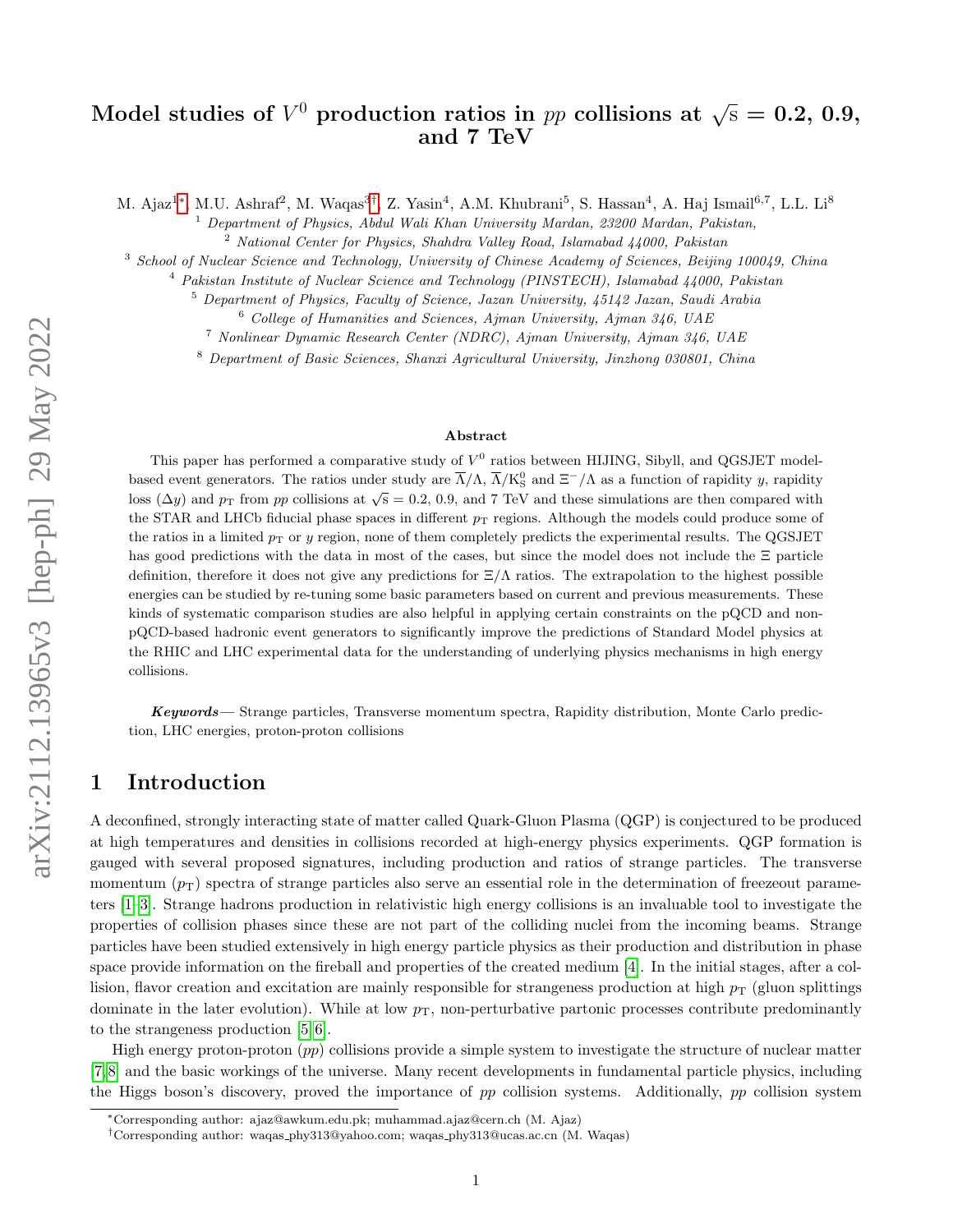serves as a baseline guide for the investigations of complex proton-nucleus  $(pA)$  and nucleus-nucleus  $(AB)$  collision systems. Transverse momentum  $(p_T)$  spectra in pp collisions are used as reference in heavy-ion  $(pA, AB)$  collisions for the studies of initial state effects. The high-energy heavy-ion collisions are important to characterize the quarkgluon plasma (QGP). However, many signatures typical to the heavy-ion collisions have also been observed in high multiplicity pp collisions [\[9,](#page-11-7) [10\]](#page-11-8) including recent observation of enhanced production of strange and multistrange particles [\[11\]](#page-11-9). Monte-Carlo's studies of the production of strange and multistrange particles in pp collisions are thus important to characterize not only the pp systems but can further be extended to compare the production of enhanced strangeness in different collision systems.

Perturbative Quantum-Chromodynamics (pQCD) nicely describes the particle production at high transverse momentum  $(p_T)$ . In the low  $(p_T)$  regions, involving predominant soft processes, phenomenological models are commonly employed. Baryon production in this region notably lacks a full QCD-based description. The ambiguity lies in whether the baryon number should be associated with the valence quarks of a hadron or with its gluonic field. Phenomenological processes involving (anti-)string junctions and hostile C-parity exchanges may give rise to differences between spectra of particles and the corresponding anti-particles. Spectra of (anti-)baryons can provide information regarding competing mechanisms responsible for the baryon production in pp collisions. The antibaryon to baryon ratio of the hadrons with different valence quark content at different collision energies is considered one of the most direct methods to constrain the baryon production mechanisms [\[12\]](#page-11-10). Particle ratios simplify the comparison of various experiments performed under different trigger and centrality conditions, and systematic errors associated with absolute particle yields are reduced while working with ratios. Strange to non-strange, mixed particle ratios play an essential role in the quantitative analysis of strangeness production and serve as crucial probes for strangeness enhancement studies [\[13\]](#page-11-11). Particle ratios, such as  $(p/\pi)$  and  $(\Lambda/K_S^0)$ , provide essential insights regarding production mechanisms and the spectral shapes, especially in the intermediate transverse momentum region [\[14\]](#page-11-12). Confronting the model predictions from phenomenological models with experimental observations provide insights on parameters tuning for further improvements in the models [\[6\]](#page-11-4). QGP features and other insights gained from the study of strange particle production ratios may prove to be helpful in the parameter tuning of Monte Carlo models.

In this study anti-baryon to baryon ratios are presented vs the strangeness number:  $0(\bar{p}/p)$ ,  $1(\Lambda/\Lambda)$ ,  $2(\Xi/\Xi)$ and 3( $\Omega/\Omega$ ). The ratios ( $\overline{\Lambda}/\Lambda$ ), ( $\Xi/\Xi$ ) as a function of  $p_{\rm T}$  are calculated with hadronic models and contrasted with the corresponding experimental data. The ratio  $(\bar{\Lambda}/\Lambda)$  gives the information on the baryon-number transport between proton-proton pp collision state to the final state hadrons. Furthermore, the ratio  $(\Lambda/K_S^0)$  shows the suppression of baryon to meson ratio in strange quark hadronization [\[15\]](#page-11-13). In this paper, the ratios  $(\Lambda/K_S^0)$  are presented as a function of  $(p_T)$ , Rapidity  $(y)$ , and Rapidity loss  $(\Delta y)$  in pp collisions at  $\sqrt{s}$  = 200 GeV, 900GeV and 7.0 TeV as calculated with HIJING, Sibyll2.3d and QGSJETII-04 models. A thorough comparison is made between experimental and simulation results and underlying features giving rise to differences in modelling results are discussed.

As proposed,

Particle production in high energy collisions includes contributions from both the hard processes (explained with perturbative Quantum Chromodynamics, pQCD) and the soft processes that are currently understood with phenomenological models [\[16,](#page-11-14) [17\]](#page-11-15). Confronting predictions from such hadronic models with experimental observations provides insights on parameters tuning for further improvements in the models [\[6,](#page-11-4) [18–](#page-11-16)[26\]](#page-12-0).

The paper is organized into four sections: In section 2, the phenomenological models used for the study are described briefly. Section 3 gives results and discussion, and finally, the results are concluded in section 4.

# 2 Methods and Models

The hadronic models, HIJING, Sibyll2.3d, and QGSJETII-04, used in this study, are briefly described here.

HIJING model is a Monte Carlo framework of heavy ions based on the basic structure of C++ and CPU-based parallelism. HIJING is designed to observe the production of jets and multi-particles in  $pp$ ,  $pA$ , and  $AA$  high energy collisions. HIJING can adjust the parameters for the production of multi-particles in pp collisions to retrieve the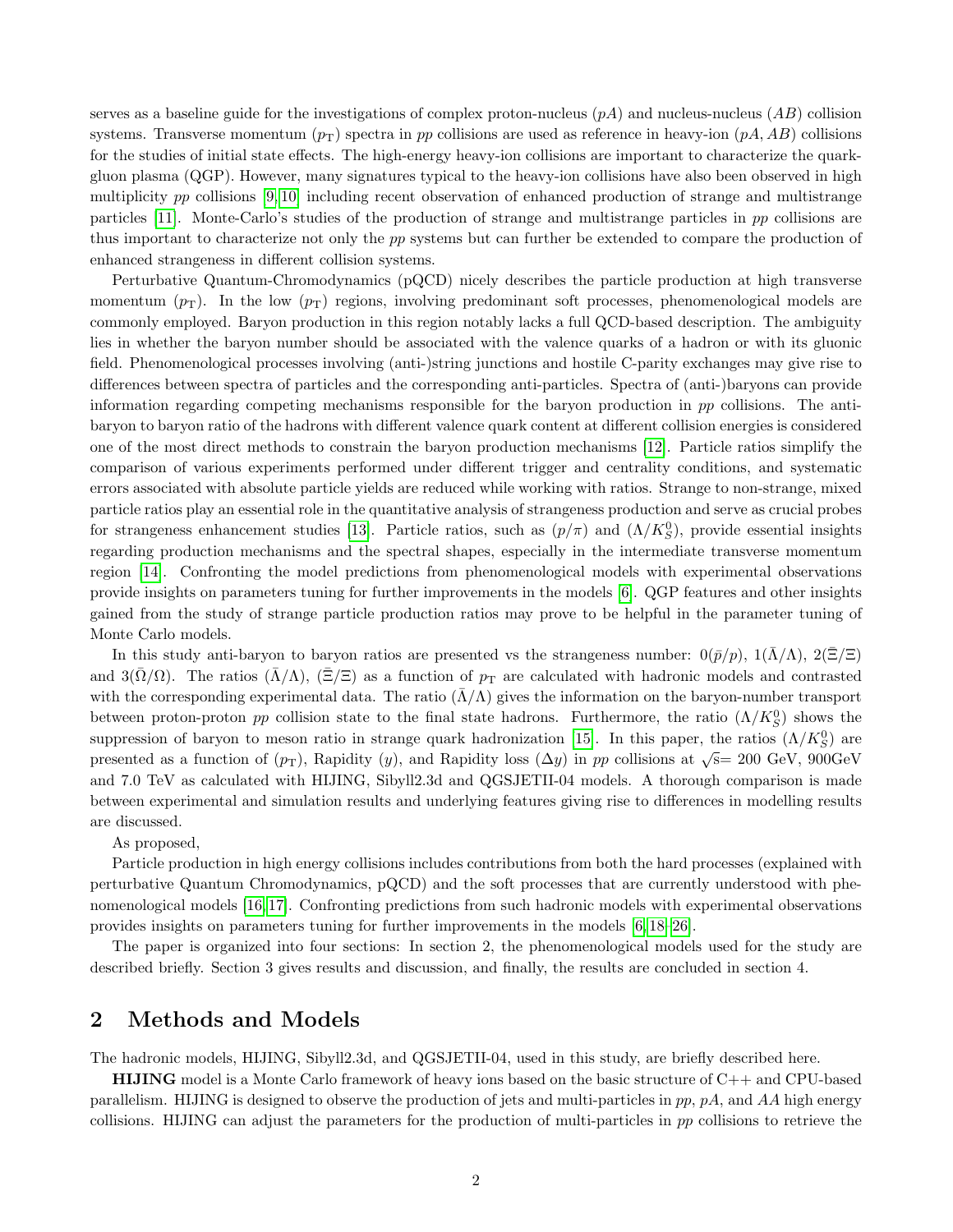essential information of initial conditions in the energy range ( $\sqrt{s_{NN}} = 5 - 2000$  GeV) [\[27\]](#page-12-1). HIJING, a heavy-ion jet interaction generator, utilizes the LUND model for the fragmentation of jets and the QCD-inspired models for the production of jets. To study the nuclear consequences, the shadowing effect is also incorporated for the structuring of parton functions [\[28\]](#page-12-2). In addition, the model of HIJING includes phenomenology of multi-strings at low  $p_T$  interaction, thereby combining the physics of fragmentation at inter-mediate energy with perturbative physics at the energy of collisions [\[29\]](#page-12-3). The model also includes the effects of the production of multiple mini jets, soft excitations, and jet interactions in dense hadronic matter [\[28,](#page-12-2) [30\]](#page-12-4).

The Sibyll2.3d model is based on mini-jet modeling with the ability of multiple hard parton interactions per hadron collision. In this model, the effects of energy-momentum conservation drive the change in the distribution of leading particles. The multiplicity of average particles is high at higher energy [\[31\]](#page-12-5) in the Sibyll model. The primary purpose of the event-generator Sibyll2.3d is to take into account the main characteristics of hadronicparticle production and strong interactions. These characteristics are required for the study of air-shower cascades and fluxes of secondary particles, which are produced via the interaction of cosmic rays with the atmosphere of the Earth [\[32\]](#page-12-6). This model consists of a combination of Gribov Regge theory and QCD perturbative field theory with the inclusion of elastic and total cross-sections for p-p, K-p, and  $\pi$ -p interactions to retrace the new LHC data [\[33\]](#page-12-7). In this version of the Sibyll model, the production of charm-hadrons is also included in the studies of atmospheric neutrinos at high energies. In addition to charm hadrons, the abundance of muons is increased as compared to previous versions to remove well the difference between simulation and data [\[32\]](#page-12-6). Sibyll model also describes the excited states' diffractive production of projectiles and targets, leading-particle distributions with different energies, and particle production in forward phase-space [\[33\]](#page-12-7).

QGSJETII-04 is a Monte Carlo event generator based on the Quark-Gluon String model developed for hadronic interactions. The generator of QGSJETII-04 relies on the Quark-Gluon String model, effective field theoretical framework of Gribov-Regge, and LUND algorithm to explain the interactions of high-energy particles and to study phenomena of multiple-scattering. For the nucleus-nucleus interactions and semi-hard processes, the QGSJET model employs the "Semi-hard pomerons" approach [\[33,](#page-12-7) [34\]](#page-12-8). The coupling of Pomeron in the QGSJETII-04 model is derived from the framework of Gribov Regge theory. The coupling of pomeron-pomeron represents the cascade of parton interaction when pomerons overlap in phase-space. QGSJETTII-04 event generator requires fewer parameters for a simulation [\[34\]](#page-12-8) and can incorporate mini jets. The new version of QGJETII-04 is tuned with experimental data from LHC experiments. QGSJETII-04 model reproduces the experimental data at higher-momentum to a good extent, while the particle distributions are over-estimated at lower-momentum [\[35,](#page-12-9) [36\]](#page-12-10).

#### 3 Results and discussion

The events have been generated for various strange particles,  $K_S^0$ ,  $\Lambda(\overline{\Lambda})$  and  $\Xi^{-\overline{\Xi}^+}$  using different models including HIJING, Sibyll and QGSJET at  $\sqrt{s} = 0.2, 0.9,$  and 7 TeV. The pQCD-based model HIJING and cosmic ray air shower based models Sibyll and QGSJET gives different predictions at all energies. In order to validate the MC simulation results, a detailed comparison has been made with that of experimental results from pp collision at  $\sqrt{s}$ 200 GeV from STAR experiment at RHIC [\[37\]](#page-12-11) and LHCb experiment at  $\sqrt{s} = 0.9$  and 7 TeV [\[38\]](#page-12-12).

For a gluon jet, there is no leading baryon against anti-baryon, while in the case of a quark jet, this expectation is reversed as there is a leading baryon against anti-baryon. Therefore, the hadron production mechanisms at high  $p_{\rm T}$  are dominated by the jet fragmentation, and it is a reasonable expectation that with the increase in  $p_{\rm T}$  the  $\bar{B}/B$ ratio will start to decrease. This decreasing trend in  $\bar{B}/B$  ratios has been predicted previously [\[39\]](#page-12-13). Figures [1a](#page-3-0) and [1b](#page-3-0) shows the anti-baryon to baryon  $(\overline{\Lambda}/\Lambda)$  and  $\overline{\Xi}^+/\Xi^-$  ratio as a function of  $p_T$  respectively. It has been observed that all models describe the experimental data with reasonable agreement while taking into account the error bars and  $\chi^2/n$  calculated in each case given in Table 1. Among the three, for both the ratios, the Sibyll gives a better description of data, particularly for the  $\overline{\Xi}^+/\Xi^-$  ratio, than the other model where the QGSJET did not produce any result. However, large error bars in data, as well as models, makes it difficult to observe the ratios follow decreasing trend at high  $p_T$ .

The mean anti-baron to baryon  $(\bar{B}/B)$  ratio as a function of strangeness content from pp collisions at  $\sqrt{s} = 200$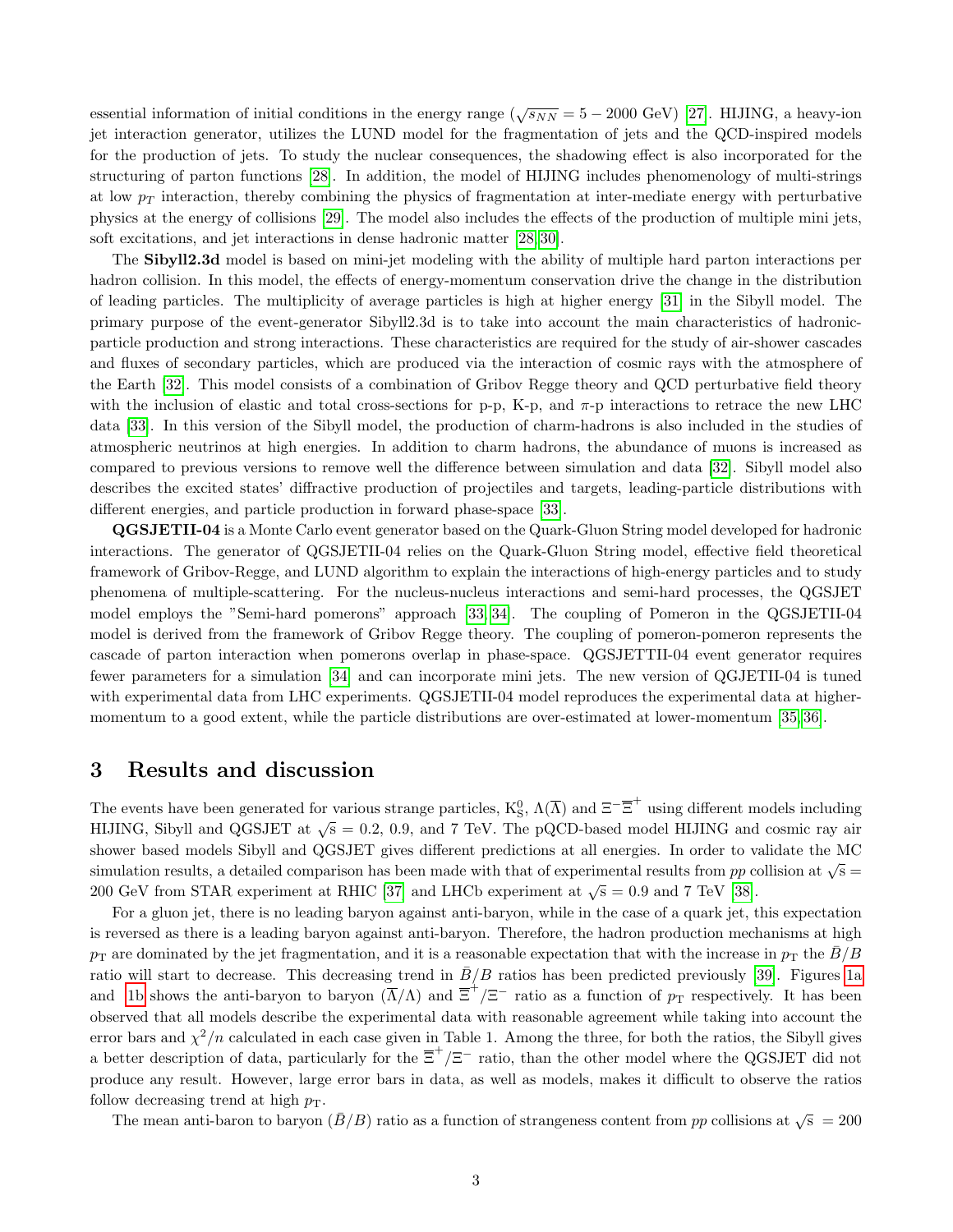<span id="page-3-0"></span>

<span id="page-3-1"></span>Figure 1: Anti-baryon to baryon ratios as a function of  $p<sub>T</sub>$  in pp collisions at  $\sqrt{s}$  = 200 GeV from STAR experiment in comparison to the model predictions. Black solid markers are the data points and lines of different colors shows different model predictions.



Figure 2: Particles ratio and  $p_T$  vs mass at  $\sqrt{s}$  = 200 GeV

GeV from STAR compared with different models can be seen in figure [2.](#page-3-1) The ratio shows a slightly increasing trend with an increase in strangeness content in the case of the experimental data, while the models show a completely different trend. In the case of the experimental data, for protons and  $\Lambda$  baryons, the  $B/B$  ratio is not unity, and different parton distribution functions for light quark may explain this deviation [\[40\]](#page-12-14). On the other hand, the ratio from all models does not show a strong dependence on the strange content. This means that the models still need improvements to include the strangeness content. A possible explanation for experimental data as well as the model predictions in fig. [1](#page-3-0) and fig. [2](#page-3-1) is that the particles are not predominantly produced from the quark-jet fragmentation over the measured  $p_T$  range.

In order to understand the model behavior for different particle ratios, a detailed study has been preformed at LHC energies as well. LHCb experiment at the LHC reported the anti-baryon to baryon and baryon to meson ratios as a function of rapidity and  $p_T$  in pp collisions at  $\sqrt{s}$  = 0.9 and 7 TeV [\[38\]](#page-12-12). The  $p_T$  is divided into various regions;  $0.25 < p_T < 0.65$  GeV/c,  $0.65 < p_T < 1.0$  GeV/c and  $1.0 < p_T < 2.5$  GeV/c in the rapidity  $2 < y < 4$ region. The anti-baryon to baryon  $(\overline{\Lambda}/\Lambda)$  and baryon to meson  $(\overline{\Lambda}/K_S^0)$  ratios are then compared with different model predictions at the given  $p_T$  and y regions.

Figure [3](#page-5-0) (left column) shows the model prediction of anti-baryon to baryon  $(\overline{\Lambda}/\Lambda)$  ratios as a function of rapidity (y) in comparison to the data from LHCb experiment [\[38\]](#page-12-12). The y dependence can be seen in the experimental data. It has been observed that at all  $p_T$  regions, HIJING and Sibyll model do not show strong rapidity  $(y)$  dependence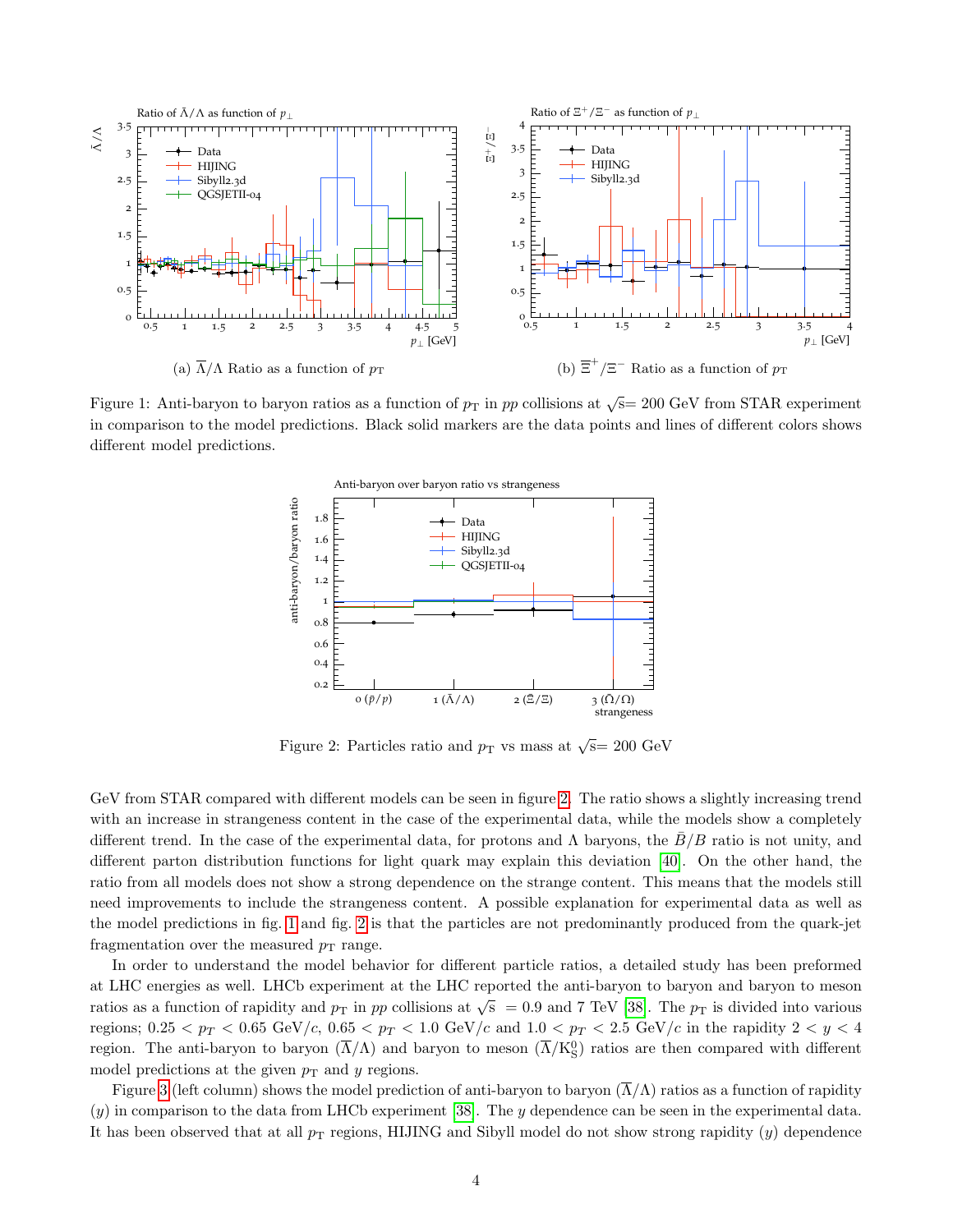at all. Therefore, the ratio is about unity which means that in HIJING and Sibyll, the same number of  $\overline{\Lambda}$  are produced as that of  $\Lambda$ . However, the QGSJET model describes the distribution of  $\Lambda/\Lambda$  ratios reasonably well. At  $0.65 < p_T < 1.0$  GeV/c region, below  $y < 3$ , QGSJET slightly overpredict the experimental results but at high y region it is in good agreement with the experimental observations. Overall, QGSJET is in good agreement with data at all the  $p<sub>T</sub>$  regions.

Figure [3](#page-5-0) (right column) depict the model prediction of baryon to meson  $(\Lambda/K_S^0)$  ratios as a function of rapidity (y) compared with the experimental results. At all  $p_T$  regions, it can bee seen that, again the predictions of HIJING and Sibyll shows no strong rapidity (y) dependence. However, HIJING predicts the experimental results reasonably well as compared to the Sibyll and QGSJET. Sibyll completely underpredict the experimental as well as HIJING and QGSJET results at  $0.25 < p_T < 0.65$  GeV/c and  $0.65 < p_T < 1.0$  GeV/c regions. QGSJET slightly underpredict the experimental data at  $0.25 < p_T < 0.65$  GeV/c where gives a reasonable description at  $0.65 < p_T < 1.0 \text{ GeV}/c$  region. At  $1.0 < p_T < 2.5 \text{ GeV}/c$ , all of the model prediction are roughly similar and are consistent with experimental data.

We have also combined all the  $p_T$  regions from  $0.25 < p_T < 2.5$  GeV/c and studied the models predictions of various ratios as a function of  $p<sub>T</sub>$ , rapidity (y) and rapidity loss ( $\Delta y$ ) in comparison with experimental results. Figure [4a](#page-6-0) shows the  $\overline{\Lambda}/\Lambda$  ratio as a function of rapidity (y) at all  $p_T$  range. Only QGSJET model is consistent with experimental data while HIJING and Sibyll does not show strong rapidity dependence.  $\overline{\Lambda}/K_S^0$  ratio as a function of rapidity  $(y)$  is shown in fig. [4b.](#page-6-0) HIJING results are slightly close to the data and does not show rapidity dependence. On the other hand, Sibyll and QGSJET underpredict the experimental data and HIJING data significantly. Figure [4c](#page-6-0) depict the  $\overline{\Lambda}/\Lambda$  ratio as a function of  $p_T$  in the rapidity range 2.0  $\lt y \lt 4.0$ . Only QGSJET agrees with the data at  $p_T > 0.8$  GeV/c, while HIJING and Sibyll significantly overshoot the data.

HIJING does not show  $p_T$  dependence at all, while Sibyll and QGSJET do.  $\overline{\Lambda}/K_S^0$  ratio as a function of  $p_T$  can be seen in fig. [4d.](#page-6-0) QGSJET and HIJING reasonably describe the data as well as the ratio distribution at all  $p_T$ regions, while Sibyll slightly underpredicts the data at almost all the  $p_T$  regions. Figures [4e](#page-6-0) and [4f](#page-6-0) respectively shows the  $\overline{\Lambda}/\Lambda$  and  $\overline{\Lambda}/K_S^0$  ratios as a function of rapidity loss  $(\Delta y)$ . In the case of  $\overline{\Lambda}/\Lambda$  in fig [4e,](#page-6-0) only QGSJET describes the data and distribution while HIJING and Sibyll overshoot the data. HIJING also does not shows the  $\Delta y$  dependence at all.  $\overline{\Lambda}/\mathrm{K^0_S}$  ratios from fig. [4f](#page-6-0) almost all of the models underpredict the data significantly except HIJING, whose predictions are close to the experimental observations.

For the comparison study of various particle ratios in pp collisions at  $\sqrt{s} = 7 \text{ TeV}$ , the  $p_T$  is divided into various regions;  $0.15 < p_T < 0.65$  GeV/c,  $0.65 < p_T < 1.0$  GeV/c and  $1.0 < p_T < 2.5$  GeV/c in the rapidity  $2 < y < 4$ region. The anti-baryon to baryon  $(\overline{\Lambda}/\Lambda)$  and baryon to meson  $(\overline{\Lambda}/K_S^0)$  ratios are then compared with different model predictions at the given  $p_T$  and y regions.

Figure [5](#page-7-0) (left column) shows the model prediction of anti-baryon to baryon  $(\overline{\Lambda}/\Lambda)$  ratios as a function of rapidity (y) in comparison to the data from LHCb experiment in pp collisions at  $\sqrt{s}$  = 7 TeV [\[38\]](#page-12-12). A slight y dependence can be observed from the experimental measurements. At  $0.15 < p_T < 0.65$  GeV/c region, the ratio predictions of the models is close to unity while experimental data lies under the model predictions. At  $0.65 < p_T < 1.0 \text{ GeV}/c$ region, Sibyll and QGSJET predictions are close to unity, while a small deviation is observed in HIJING predictions. The HIJING slightly describes the shape of the ratio distribution. The HIJING model at  $1.0 < p_T < 2.5$  GeV/c region behave differently and overshoot the data and hence does not describe the distribution shape correctly. On the other hand, Sibyll and QGSJET ratio is close to unity. Overall, none of the models describe the experimental data and distribution shape accurately at all  $p<sub>T</sub>$  regions.

Figure [5](#page-7-0) (right column) depict the model prediction of baryon to meson  $(\overline{\Lambda}/K_S^0)$  ratios as a function of rapidity (y) compared with the experimental results. At  $0.15 < p_T < 0.65$  GeV/c region, HIJING and QGSJET describe the experimental data within uncertainties; however, Sibyll completely fails to predict the experimental results and hence underpredict the data. At  $0.65 < p_T < 1.0$  GeV/c region, QGSJET predictions match with data within uncertainties while HIJING slightly undershoots the data. Sibyll completely fails to predict the experimental results and undershoot the experimental observations. At  $1.0 < p_T < 2.5$  GeV/c region, Sibyll predictions are slightly closer to the HIJING but still lower than HIJING and QGSJET predictions and hence experimental data. Only the QGSJET model completely describes the experimental observations.

Figure [6a](#page-8-0) shows the  $\Lambda/\Lambda$  ratio as a function of rapidity (y) at all  $p_T$  range from  $0.15 < p_T < 2.50$  GeV/c region.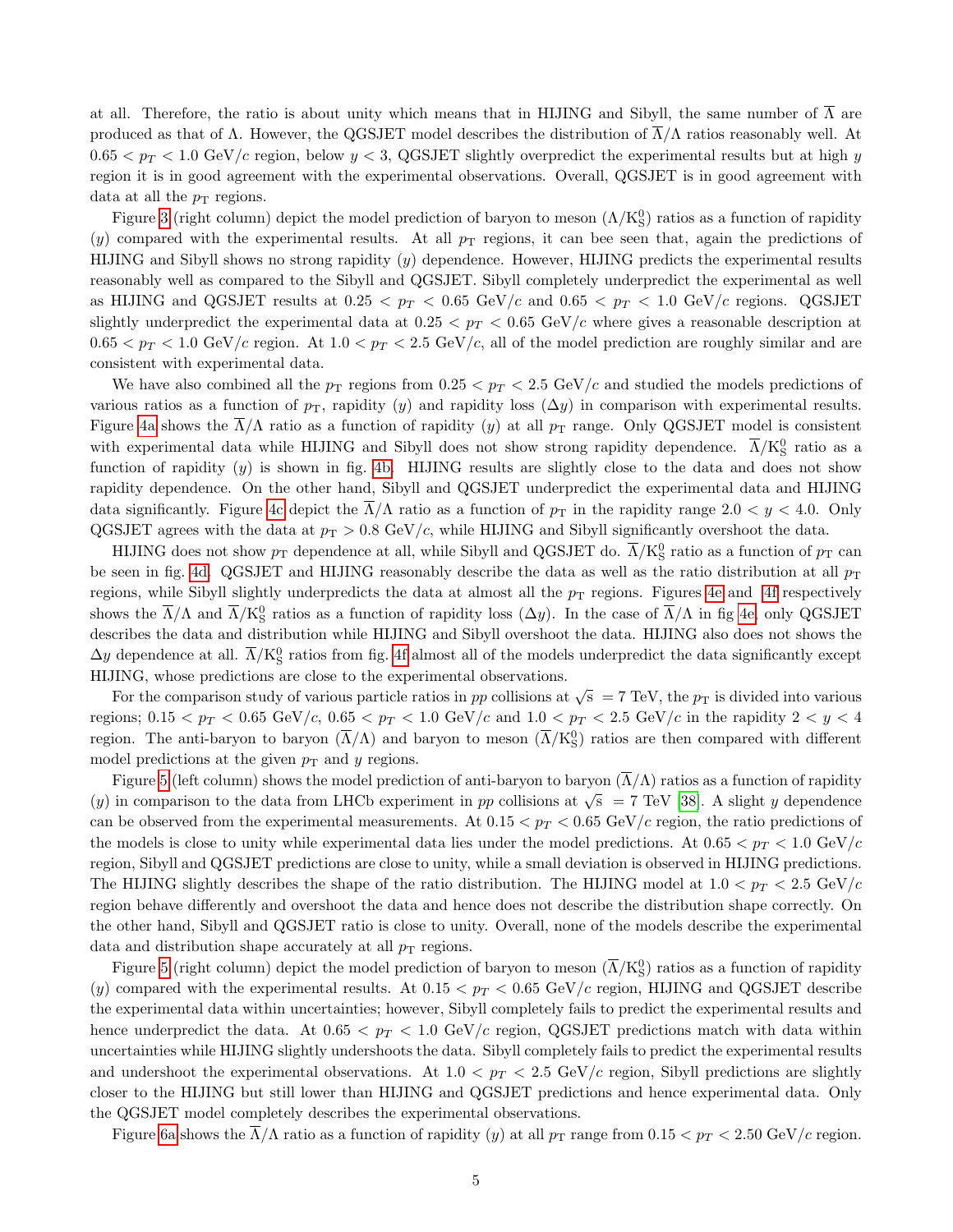<span id="page-5-0"></span>

Figure 3: (Left column) anti-baryon to baryon  $(\overline{\Lambda}/\Lambda)$  ratios as a function of rapidity (y) (Right Column) antibaryon to meson  $(\overline{\Lambda}/K_S^0)$  ratios in pp collisions  $\sqrt{s}$  = 0.9 TeV at different p<sub>T</sub> regions. Black solid markers are the data points and lines of different colors shows different model predictions.

All the model predictions are close to unity and roughly about the same, while data lies below the model predictions and shows the decreasing trend with rapidity y. All the models do not show rapidity dependence at all. The  $\overline{\Lambda}/\mathrm{K^0_S}$ ratio as a function of rapidity  $(y)$  is shown in fig. [6b.](#page-8-0) Only the prediction of QGSJET is in good agreement with the data, while HIJING and Sibyll's predictions are undershooting the data and QGSJET significantly. Figure [6c](#page-8-0) depict the  $\overline{\Lambda}/\Lambda$  ratio as a function of  $p_T$  in the rapidity range  $2.0 < y < 4.0$ . None of the models describe the experimental data. The model predictions are close to unity while data lies below around 0.95. Both data and all the models do not show  $p_T$  dependence.  $\overline{\Lambda}/K_S^0$  ratio as a function of  $p_T$  can be seen in fig. [6d.](#page-8-0) QGSJET and HIJING reasonably describe the data within uncertainties as well as the ratio distribution at all  $p_T$  regions. At the same time, Sibyll slightly underpredicts the data at almost all the  $p<sub>T</sub>$  regions. Figures [6e](#page-8-0) and [6f](#page-8-0) respectively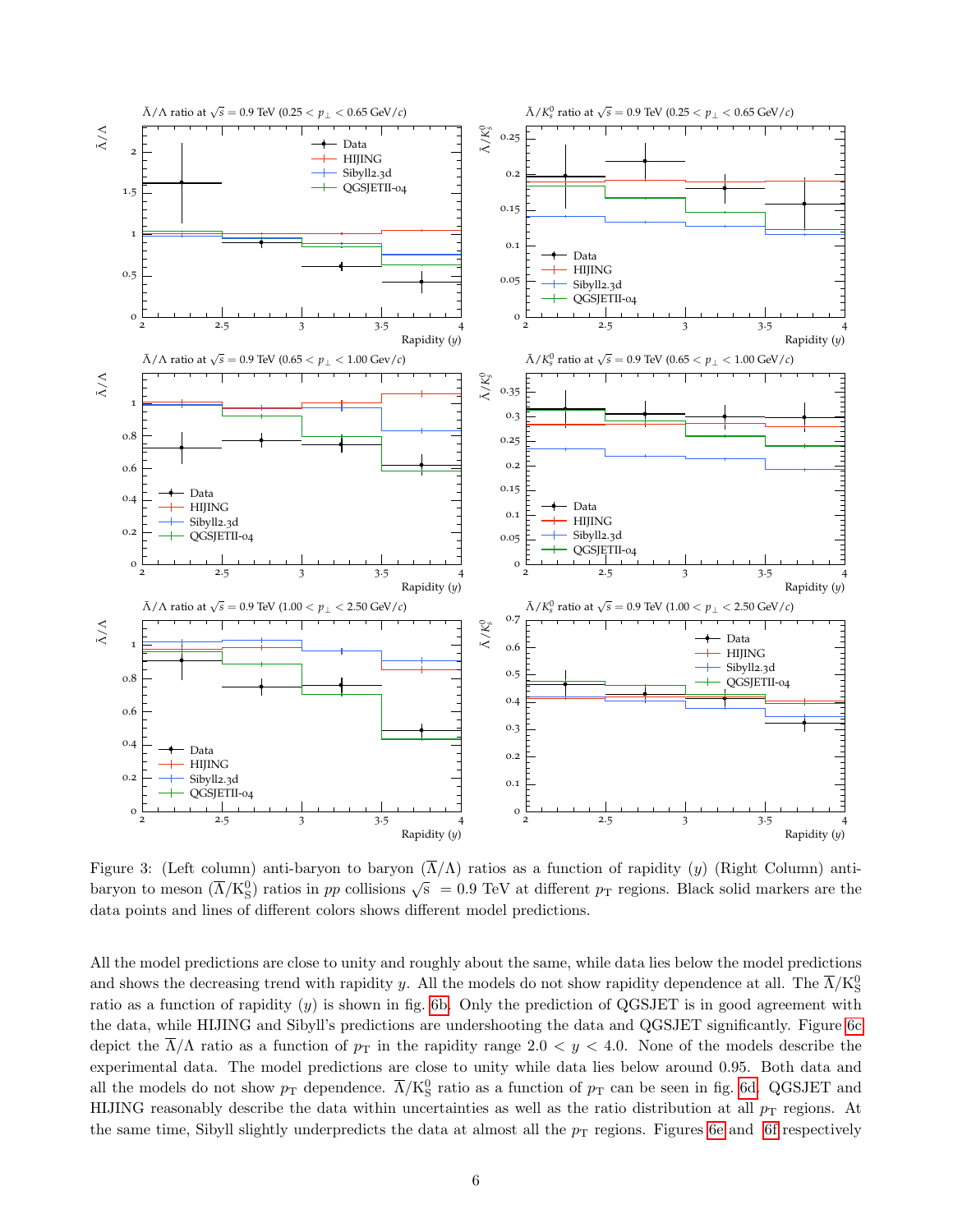<span id="page-6-0"></span>

Figure 4: Different ratios as a function of  $p_T$ , rapidity (y) and rapidity loss  $(\Delta y)$  in pp collisions at  $\sqrt{s}$  = 0.9 TeV from LHCb experiment in comparison to the model predictions. Black solid markers are the data points and lines of different colors shows different model predictions.

shows the  $\overline{\Lambda}/\Lambda$  and  $\overline{\Lambda}/K_S^0$  ratios as a function of rapidity loss  $(\Delta y)$ . In the case of  $\overline{\Lambda}/\Lambda$  in fig [4e,](#page-6-0) all of the model predictions are close to unity, and data lies significantly lower than the model data. None of the models explains this distribution well.  $\overline{\Lambda}/\mathrm{K^0_S}$  ratios from fig. [6a](#page-8-0) almost all of the models underpredict the data significantly except QGSJET, whose predictions are consistent with the experimental observations.

Figure [7a](#page-9-0) shows the  $\Lambda/K_S^0$  ratio as a function of  $p_T$  from  $pp$  collisions at  $\sqrt{s}$  = 7 TeV in comparison with the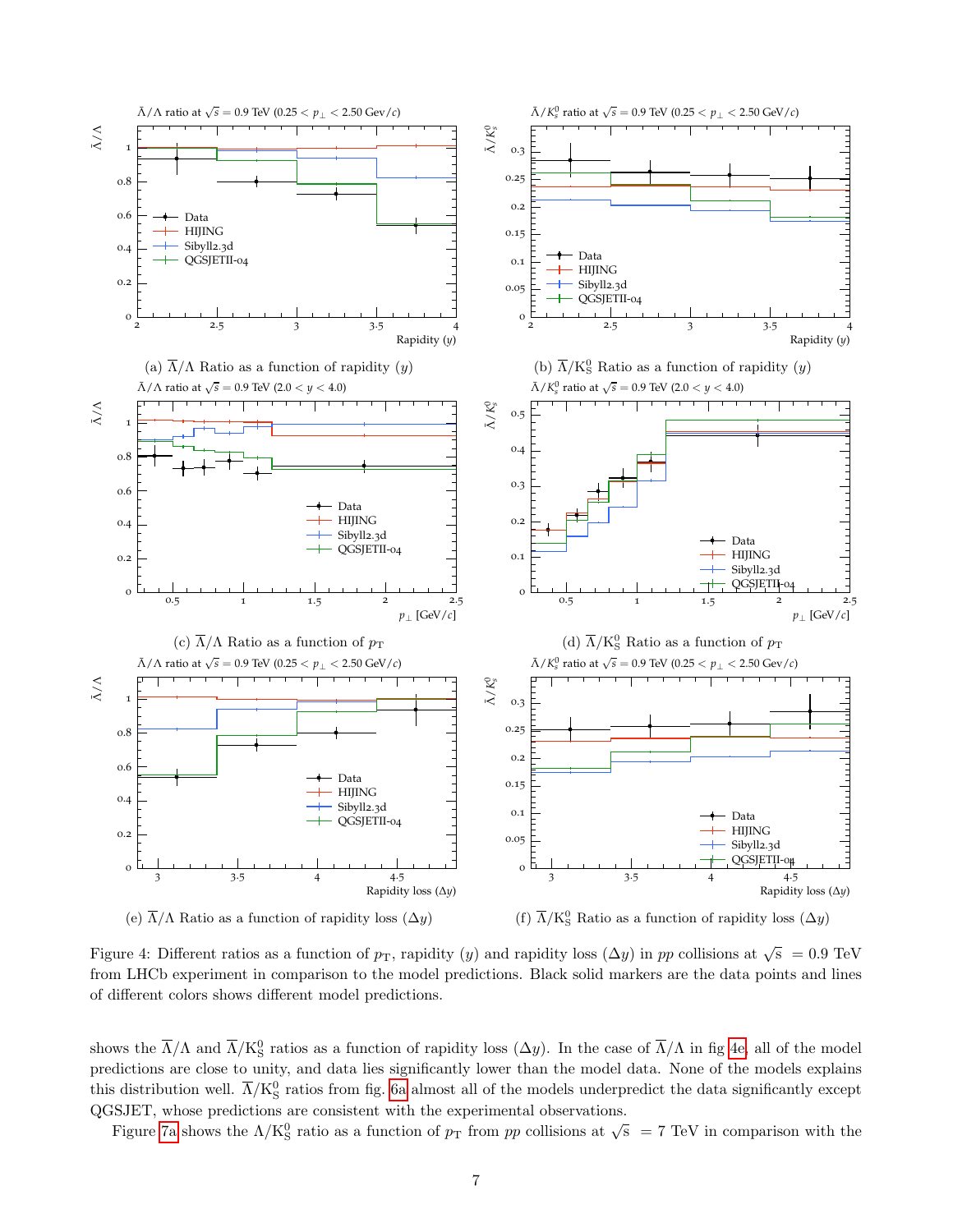<span id="page-7-0"></span>

Figure 5: (Left column) anti-baryon to baryon  $(\overline{\Lambda}/\Lambda)$  ratios as a function of rapidity (y) (Right Column) antibaryon to meson  $(\overline{\Lambda}/K_S^0)$  ratios in pp collisions  $\sqrt{s}$  = 7 TeV at different p<sub>T</sub> regions. Black solid markers are the data points and lines of different colors shows different model predictions.

experimental results. The data shows no rapidity y dependence and almost follows the straight line. It can also be seen that all of the models also do not show the rapidity y dependence at all, but QGSJET is the only model which predicts the same results as that of data within uncertainties. Sibyll and HIJING predictions are very close but underpredict the experimental data and QGSJET roughly by 15% and 10%, respectively. Figure [7b](#page-9-0) presents the  $\Lambda/K_S^0$  ratio as a function of  $p_T$ . It is observed that there is sharper increases in  $\Lambda$  spectrum with the increase in low  $p_T$  ( $p_T < 1.5 \text{ GeV}/c$ ) and  $\Lambda$  production is relatively larger at the intermediate  $p_T$  region (1.5  $\leq p_T \leq 4.0$ GeV/c). The same shape difference between  $\Lambda$  and  $K^0_S$  can be seen as reported in baryon to meson ratios [\[41\]](#page-12-15). HIJING is observed to predict the almost similar shape and experimental results from low to intermediate  $p<sub>T</sub>$ regions, i,e, up to  $p_T \leq 2.5$  GeV/c. Sibyll slightly underpredict the data up to  $p_T < 1.5$  GeV/c and overshoot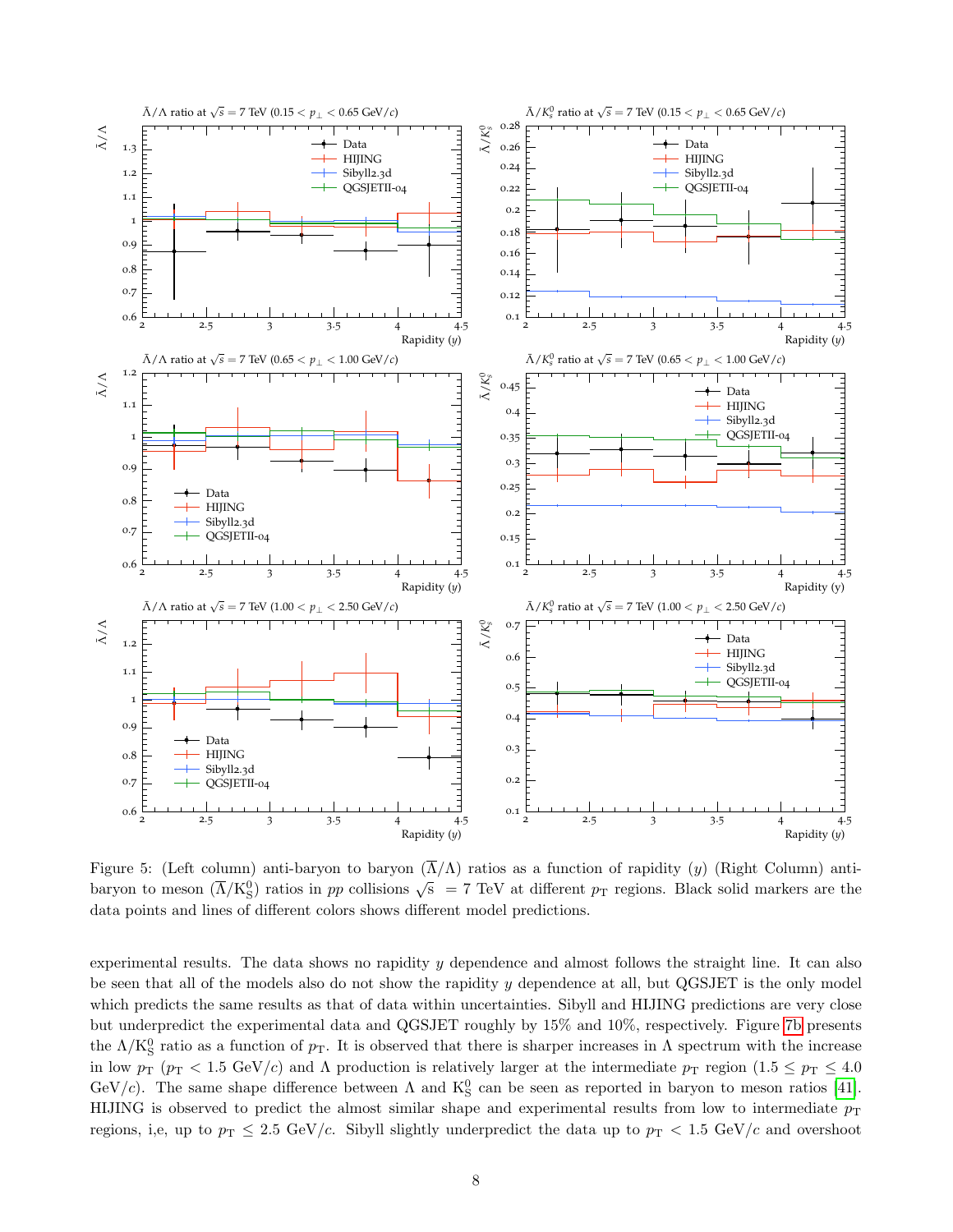<span id="page-8-0"></span>

Figure 6: Different ratios as a function of  $p<sub>T</sub>$ , rapidity (y) and rapidity loss  $(\Delta y)$  in pp collisions at  $\sqrt{s}$  = 7 TeV from LHCb experiment in comparison to the model predictions. Black solid markers are the data points and lines of different colors shows different model predictions.

at higher  $p<sub>T</sub>$  regions. QGSJET, on the other hand, slightly overpredicts the experimental and both model data up to  $p_T < 1.5 \text{ GeV}/c$  and undershoot at above  $p_T$  regions. This difference in the shape of experimental results and model predictions may be related to the fact that there is a significant contribution from the fragmentation processes to meson production compared to the baryon production, which is based on mass and energy arguments. Furthermore, the measurements of  $\Xi^-/\Lambda$  ratios have also been performed with these models. Figure [7c](#page-9-0) shows the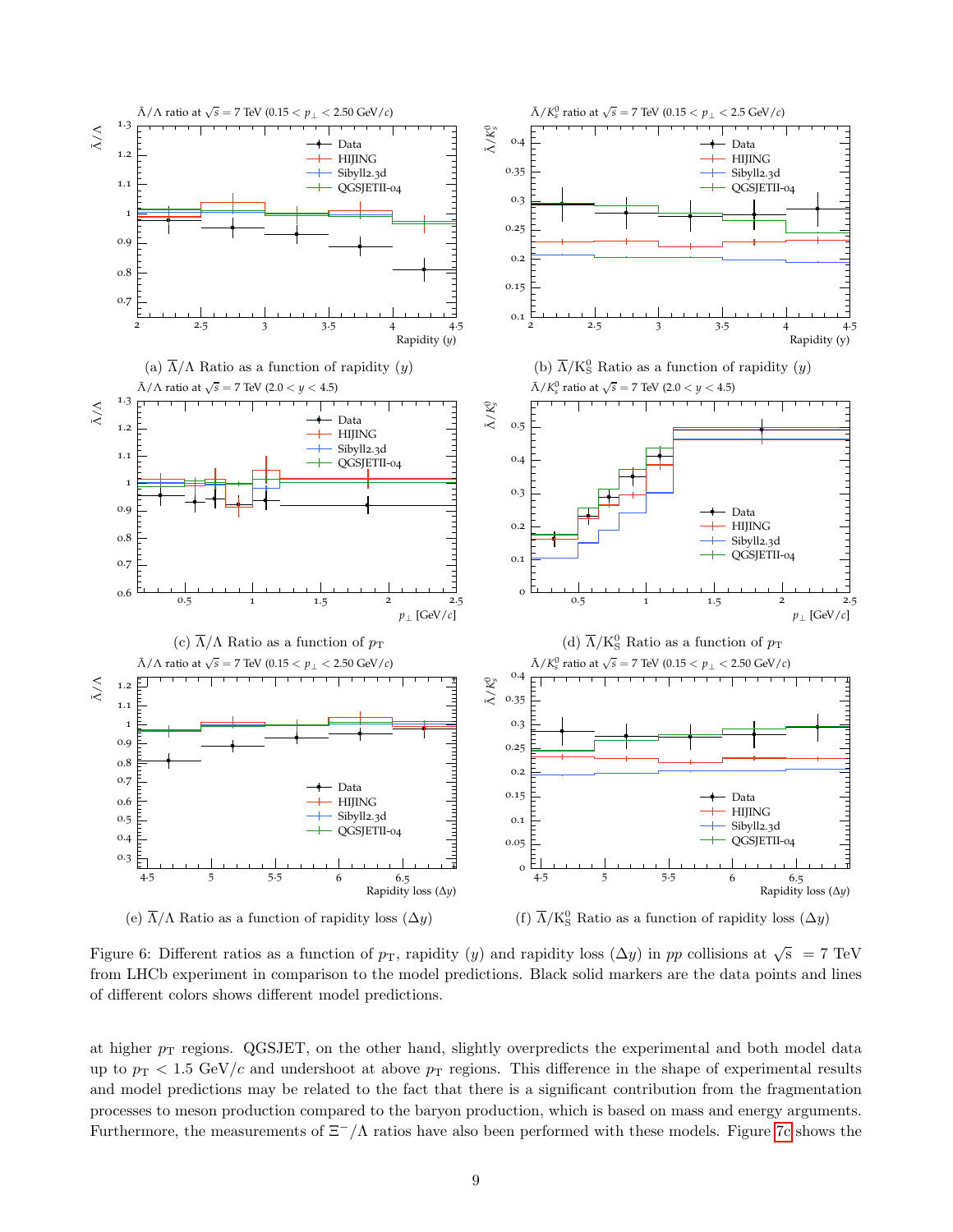<span id="page-9-0"></span>

Figure 7: Different ratios as a function of  $p_T$  and rapidity  $(y)$  in  $pp$  collisions at  $\sqrt{s} = 7$  TeV from LHCb experiment in comparison to the model predictions. Black solid markers are the data points and lines of different colors shows different model predictions.

 $\Xi^{-}/\Lambda$  ratio as a function of rapidity y. The QGSJET model does not include the definition of  $\Xi$  particle; therefore, no comparison can be made. However, HIJING and Sibyll predict similar results to the experimental data within uncertainties. Figure [7d](#page-9-0) presents  $\Xi^-/\Lambda$  ratios as a function of  $p_T$ . Both models Sibyll and HIJING describe the data up to  $p_T < 1.5$  GeV/c, while underpredict the data at higher  $p_T$  regions. Sibyll shows balanced distribution at higher  $p<sub>T</sub>$  regions while fluctuation is observed in HIJING predictions which may be due to statistics. For a quantitative description of the particles' ratio, we have calculated the values of  $\chi^2/n$  for all models for the energies above. The Values are tabulated in Table 1, where the first column shows the power, followed by the figures and particles ratios in columns 2 and 3, respectively. The following three columns show the values of the  $\chi^2/n$  for the HIJING, Sibyll2.3d, and QGSJETII-04 models, respectively. The last column shows the numerical values of  $n$ , where  $n$  indicates the number of measured points on the x-axis in each case. Taking into account the statistical error bars in the models' prediction and the values of the  $\chi^2/n$  for Fig. 1, it is clear that the models are in good agreement with the experimental data, while large values of  $\chi^2/n$  for Fig. 2 show that models failed to reproduce the measurements. At 0.9 and 7 TeV, the QGSJET model has the lowest values of  $\chi^2/n$  consistently compared to the other two models. For different particle ratios  $(\overline{\Lambda}/K_S^0, \Xi^-/\Lambda)$  the HIJING model performed better even than the QGSJET model but failed completely to prediction the same particles ratio  $(\overline{\Lambda}/\Lambda)$  at 0.9 and 7 TeV. The values of  $\chi^2/n$  for the different particles' ratios in the Sibyll model are lower than the HIJING but comparatively higher than the QGSJET model. Still, they have very high values for the same particles' ratios.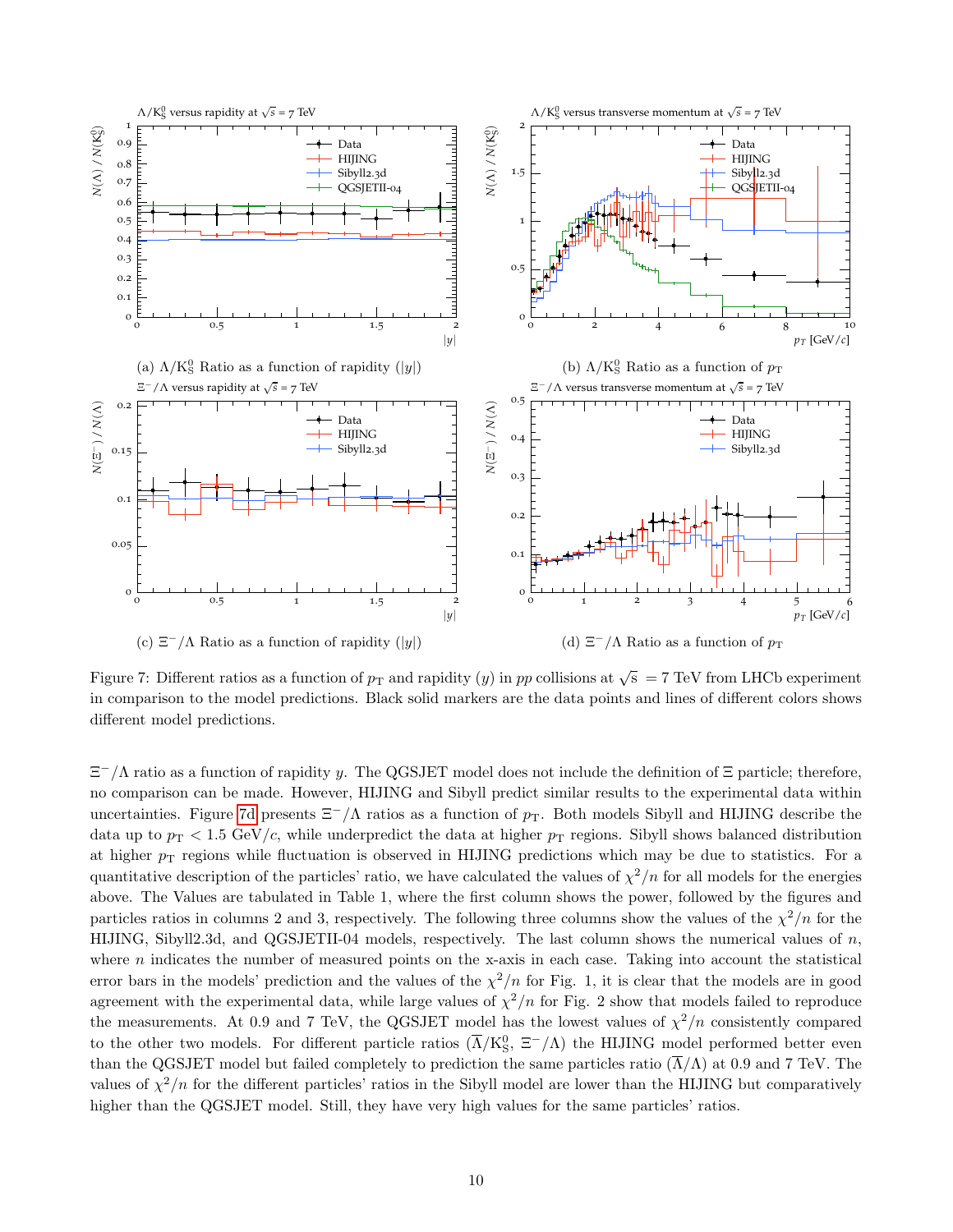| Energy             | Figure            | ratio                                                          | $\chi^2/n$ | $\chi^2/n$ | $\chi^2/n$    |                  |
|--------------------|-------------------|----------------------------------------------------------------|------------|------------|---------------|------------------|
|                    |                   |                                                                | HJIJING    | Sibyll2.3d | $QJSJETII-04$ | $\boldsymbol{n}$ |
|                    | 1(a)              | $\overline{\Lambda}/\Lambda$ vs $p_{\rm T}$                    | 2.29       | 1.78       | 1.99          | 21               |
| $200~\mathrm{GeV}$ | 1(b)              | $\overline{\Xi}^+/\Xi^-$ vs $p_{\rm T}$                        | 0.99       | 0.71       |               | 11               |
|                    | $\overline{2}$    | $\bar{B}/B$ vs strangness                                      | 18.75      | 63.23      | 75.76         | $\,4\,$          |
|                    | $\overline{3(a)}$ | $\overline{\Lambda}/\Lambda$ vs y                              | 18.86      | 8.19       | 5.62          | $\overline{4}$   |
|                    | 3(b)              | $\overline{\Lambda}/\mathrm{K^0_S}$ vs $y$                     | 0.52       | 5.00       | 1.85          | $\overline{4}$   |
| 900                | 3(c)              | $\overline{\Lambda}/\Lambda$ vs y                              | 22.10      | 12.72      | 4.40          | $\bf{4}$         |
| GeV                | 3(d)              | $\overline{\Lambda}/\mathrm{K}^0_{\mathrm{S}}$ vs y            | 0.48       | 9.62       | 1.56          | $\,4$            |
|                    | 3(e)              | $\overline{\Lambda}/\Lambda$ vs y                              | 23.43      | 30.52      | 2.41          | 4                |
|                    | 3(f)              | $\overline{\Lambda}/\mathrm{K^0_S}$ vs y                       | 1.70       | 0.67       | 1.45          | $\,4\,$          |
|                    | 4(a)              | $\overline{\Lambda}/\Lambda$ vs y                              | 39.88      | 20.92      | 3.70          | $\sqrt{4}$       |
|                    | 4(b)              | $\overline{\Lambda}/\mathrm{K}^0_{\mathrm{S}}$ vs y            | 1.32       | 8.12       | 3.83          | $\,6$            |
| 900                | 4(c)              | $\overline{\Lambda}/\Lambda$ vs $p_{\rm T}$                    | 26.88      | 20.81      | 3.14          | 6                |
| GeV                | 4(d)              | $\overline{\Lambda}/\mathrm{K^0_S}$ vs $p_{\mathrm{T}}$        | $0.18\,$   | 7.22       | 1.41          | $\,6$            |
|                    | 4(e)              | $\overline{\Lambda}/\Lambda$ vs $\Delta y$                     | 39.88      | 20.92      | 3.70          | $\overline{4}$   |
|                    | 4(f)              | $\overline{\Lambda}/\mathrm{K^0_S}$ vs $\Delta y$              | 1.32       | 8.12       | 3.83          | $\,4\,$          |
|                    | 5(a)              | $\overline{\Lambda}/\Lambda$ vs y                              | 1.40       | 2.74       | 2.41          | $\overline{5}$   |
|                    | 5(b)              | $\overline{\Lambda}/\mathrm{K}^0_\mathrm{S}$ vs y              | 0.21       | 6.03       | 0.45          | $\bf 5$          |
| 7000               | 5(c)              | $\overline{\Lambda}/\Lambda$ vs y                              | 0.76       | $3.43\,$   | 3.39          | $\bf 5$          |
| GeV                | 5(d)              | $\overline{\Lambda}/\mathrm{K^0_S}$ vs y                       | $1.52\,$   | 11.58      | 0.90          | $\bf 5$          |
|                    | 5(e)              | $\overline{\Lambda}/\Lambda$ vs y                              | 2.86       | 6.17       | 5.81          | 5                |
|                    | 5(f)              | $\overline{\Lambda}/\mathrm{K^0_S}$ vs y                       | 1.44       | 2.71       | 0.71          | $\bf 5$          |
|                    | 6(a)              | $\overline{\Lambda}/\Lambda$ vs y                              | 4.44       | 6.48       | 6.36          | $\bf 5$          |
|                    | 6(b)              | $\overline{\Lambda}/\mathrm{K^0_S}$ vs y                       | 3.47       | 8.20       | 0.44          | $\bf 5$          |
| 7000               | 6(c)              | $\overline{\Lambda}/\Lambda$ vs $p_{\rm T}$                    | 2.13       | 3.19       | 3.89          | $\,6$            |
| GeV                | 6(d)              | $\overline{\Lambda}/\mathrm{K}^0_\mathrm{S}$ vs $p_\mathrm{T}$ | 0.90       | 9.60       | 0.57          | $\,6$            |
|                    | 6(e)              | $\overline{\Lambda}/\Lambda$ vs $\Delta y$                     | 4.44       | 6.48       | 6.36          | $\bf 5$          |
|                    | 6(f)              | $\overline{\Lambda}/K_{\rm S}^0$ vs $\Delta y$                 | 3.47       | 8.20       | 0.44          | $\bf 5$          |
|                    | 7(a)              | $\overline{\Lambda/K^0_S}$ vs $ y $                            | 2.97       | 5.17       | 0.52          | 10               |
|                    | 7(b)              | $\Lambda/K^{\overline{0}}_{S}$ vs $p_{T}$                      | $1.29\,$   | 9.67       | 9.66          | 24               |
| 7000               | 7(c)              | $\Xi^-/\Lambda$ vs  y                                          | 0.97       | 0.47       |               | 10               |
| GeV                | 7(d)              | $\Xi^-/\Lambda$ vs $p_T$                                       | 2.36       | 2.47       |               | 22               |

Table 1. The values of the  $\chi^2/n$  for the HIJING, Sibyll2.3d and QGSJETII-04 models at  $\sqrt{s} = 0.2, 0.9$  and 7 TeV.

#### 4 Conclusion

We have performed systematic study of different particle ratios  $\overline{\Lambda}/\Lambda$ ,  $\overline{\Lambda}/K_S^0$  and  $\Xi^-/\Lambda$  as a function of rapidity  $y$ and  $p_T$  from  $pp$  collisions at  $\sqrt{s} = 0.2, 0.9$ , and 7 TeV using Sibyll, HIJING and QGSJET and detailed comparison has been made with available experimental data. The anti-baryon to baryon  $(\overline{\Lambda}/\Lambda)$  ratio is considered as the measure of baryon transport number in pp collisions to final state hadrons. It has been observed from the model comparison that none of the single models completely predict the experimental observations. However, QGSJET model predictions are close to the experimental results in the case of ratios as a function of rapidity  $y$ . HIJING, on the other hand, is in good agreement with  $\overline{\Lambda}/K_S^0$  ratios as a function of  $p_T$ .

The  $\overline{\Lambda}/K_S^0$  ratios as a function of  $p_T$  shows the increasing trend at  $\sqrt{s} = 0.9$ , and 7 TeV suggest that in data, more baryons are expected to produce compared to mesons in strange hadronisation specifically at high  $p<sub>T</sub>$  regions. HIJING and QGSJET models support the experimental data and the above statement; however, Sibyll does not. Further improvement is required to fully understand the strange hadron production mechanisms, particularly at low  $p_T$  regions. These ratios are further studied as a function of rapidity loss  $(\Delta y)$ ; all models fail to produce the experimental results. It is seen that models are somehow independent of rapidity.

A current study of  $V^0$  production ratios using various pQCD based models and cosmic-ray air shower based MC generators will be helpful for the development and hence, further improve the predictions of Standard Model physics at RHIC and LHC experiments, and it may also be beneficial in defining the baseline for discoveries.

Data availability The data used to support the findings of this study are included within the article and are cited at relevant places within the text as references.

Compliance with Ethical Standards The authors declare that they are in compliance with ethical standards regarding the content of this paper.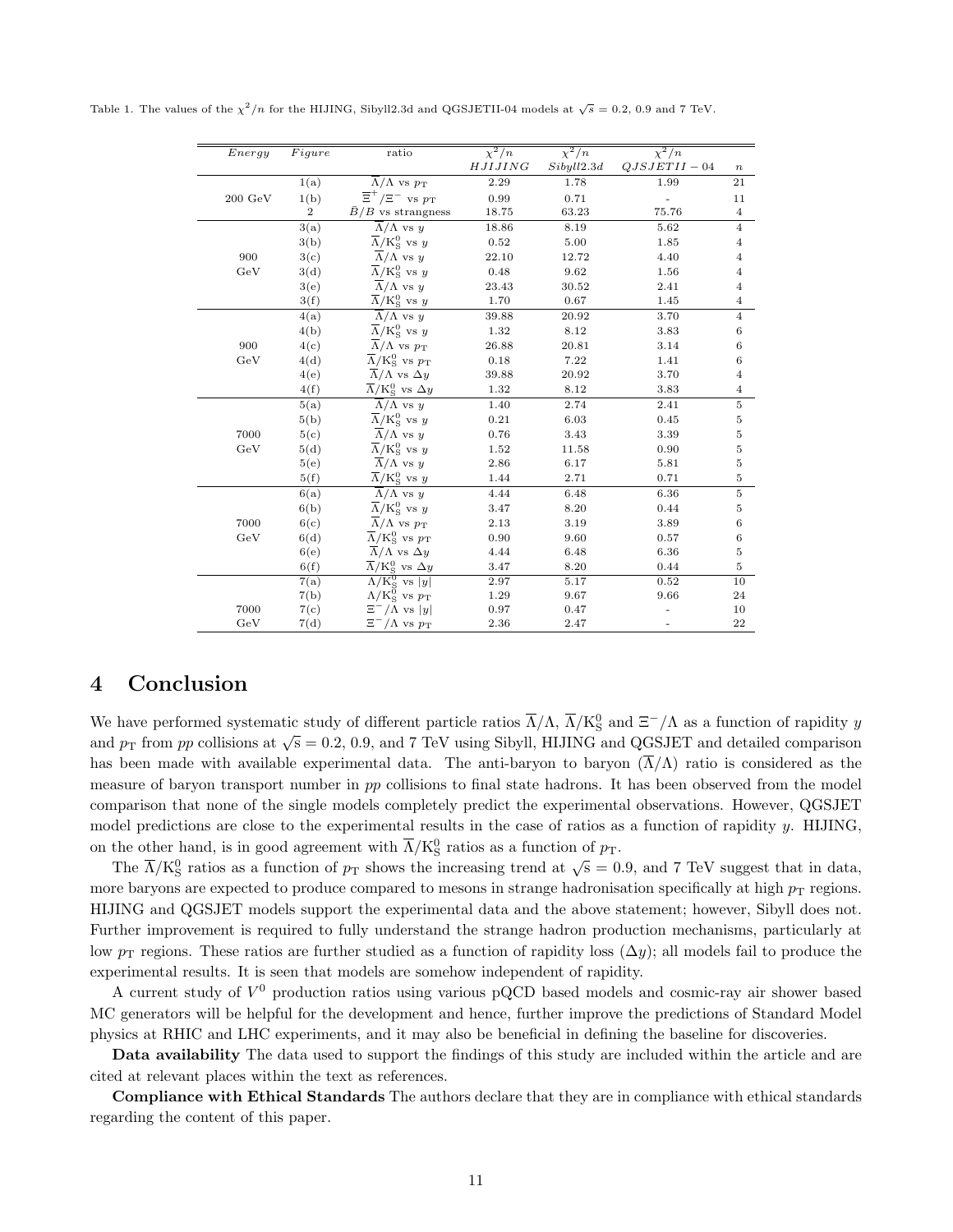# References

- <span id="page-11-0"></span>[1] H. Yassin, E. R. A. Elyazeed and A. N. Tawfik, Phys. Scripta 95, no.7, 7 (2020) doi:10.1088/1402-4896/ab9128 [arXiv:1912.01404 [hep-ph]].
- [2] M. Waqas and G.-X. Peng and F.-H. Liu J. Phys. G: Nucl. Part. Phys. 48 075108 (2021) doi:10.1088/1361- 6471/abdd8d
- <span id="page-11-1"></span>[3] M. Waqas, F.-H. Liu, R.-Q. Wang and I. Siddique The European Physical Journal A 56, 188 (2020) doi:10.1140/epja/s10050-020-00192-y
- <span id="page-11-2"></span>[4] M. M. Aggarwal et al. [STAR], Phys. Rev. C 83, 024901 (2011) doi:10.1103/PhysRevC.83.024901 [arXiv:1010.0142 [nucl-ex]].
- <span id="page-11-3"></span>[5] J. Adam et al. [ALICE], Nature Phys. **13**, 535-539 (2017) doi:10.1038/nphys4111 [arXiv:1606.07424 [nucl-ex]].
- <span id="page-11-4"></span>[6] J. Adam et al. [ALICE], Phys. Lett. B 753, 319-329 (2016) doi:10.1016/j.physletb.2015.12.030 [arXiv:1509.08734 [nucl-ex]].
- <span id="page-11-5"></span>[7] M. Ajaz , M. Waqas, L.-L. Li, A. Haj Ismail, U. Tabassam and M. Suleymanov Eur. Phys. J. Plus 137, 592 (2022) https://doi.org/10.1140/epjp/s13360-022-02805-5
- <span id="page-11-6"></span>[8] M. Ajaz, A. Haj Ismail, M. Waqas, M. Suleymanov, A. AbdelKader and R. Suleymanov Scientific Reports 12, 8142 (2022) https://doi.org/10.1038/s41598-022-11685-9
- <span id="page-11-7"></span>[9] V. Khachatryan et al. [CMS], JHEP 09, 091 (2010) doi:10.1007/JHEP09(2010)091 [arXiv:1009.4122 [hep-ex]].
- <span id="page-11-8"></span>[10] V. Khachatryan et al. [CMS], Phys. Lett. B 765, 193-220 (2017) doi:10.1016/j.physletb.2016.12.009 [arXiv:1606.06198 [nucl-ex]].
- <span id="page-11-9"></span>[11] J. Adam et al. [ALICE], Nature Phys. 13, 535-539 (2017) doi:10.1038/nphys4111 [arXiv:1606.07424 [nucl-ex]].
- <span id="page-11-10"></span>[12] E. Abbas et al. [ALICE], Eur. Phys. J. C 73, 2496 (2013) doi:10.1140/epjc/s10052-013-2496-5 [arXiv:1305.1562 [nucl-ex]].
- <span id="page-11-11"></span>[13] A. E. M. Billmeier [STAR], J. Phys. G 30, S363-S368 (2004) doi:10.1088/0954-3899/30/1/043
- <span id="page-11-12"></span>[14] D. Colella [ALICE], Int. J. Mod. Phys. Conf. Ser. 46, 1860017 (2018) doi:10.1142/S2010194518600170
- <span id="page-11-13"></span>[15] R. Aaij et al. [LHCb], JHEP 08, 034 (2011) doi:10.1007/JHEP08(2011)034 [arXiv:1107.0882 [hep-ex]].
- <span id="page-11-14"></span>[16] Muhammad Ajaz et al., Results in Physics 30, 104790 (2021) doi:10.1016/j.rinp.2021.104790
- <span id="page-11-15"></span>[17] M. Ajaz, M. Waqas, G. X Peng et al. Eur. Phys. J. Plus 137, 52 (2022). doi:10.1140/epjp/s13360-021-02271-5 [arXiv:2112.03187 [hep-ph]]
- <span id="page-11-16"></span>[18] S. Ullah, M. Ajaz, Z. Wazir, et al. Sci Rep, 9, 11811 (2019) doi:10.1038/s41598-019-48272-4
- [19] M. Ajaz, S. Ullah, Y. Ali, and H. Younis. Modern Physics Letters A, 33, 1850038 (2018) doi:10.1142/S0217732318500384
- [20] David d'Enterria, Ralph Engel, Tanguy Pierog, Sergey Ostapchenko, and Klaus Werner. Astroparticle Physics, 35 98–113 (2011) doi:10.1016/j.astropartphys.2011.05.002
- [21] S. Ullah, Y. Ali, M. Ajaz, U. Tabassam, and Q. Ali. International Journal of Modern Physics A, 33, 1850108 (2018) doi:10.1142/S0217751X18501087
- [22] M. Ajaz, M. Tufail, and Y. Ali. Arabian Journal for Science and Engineering, 45, 411–416 (2019)